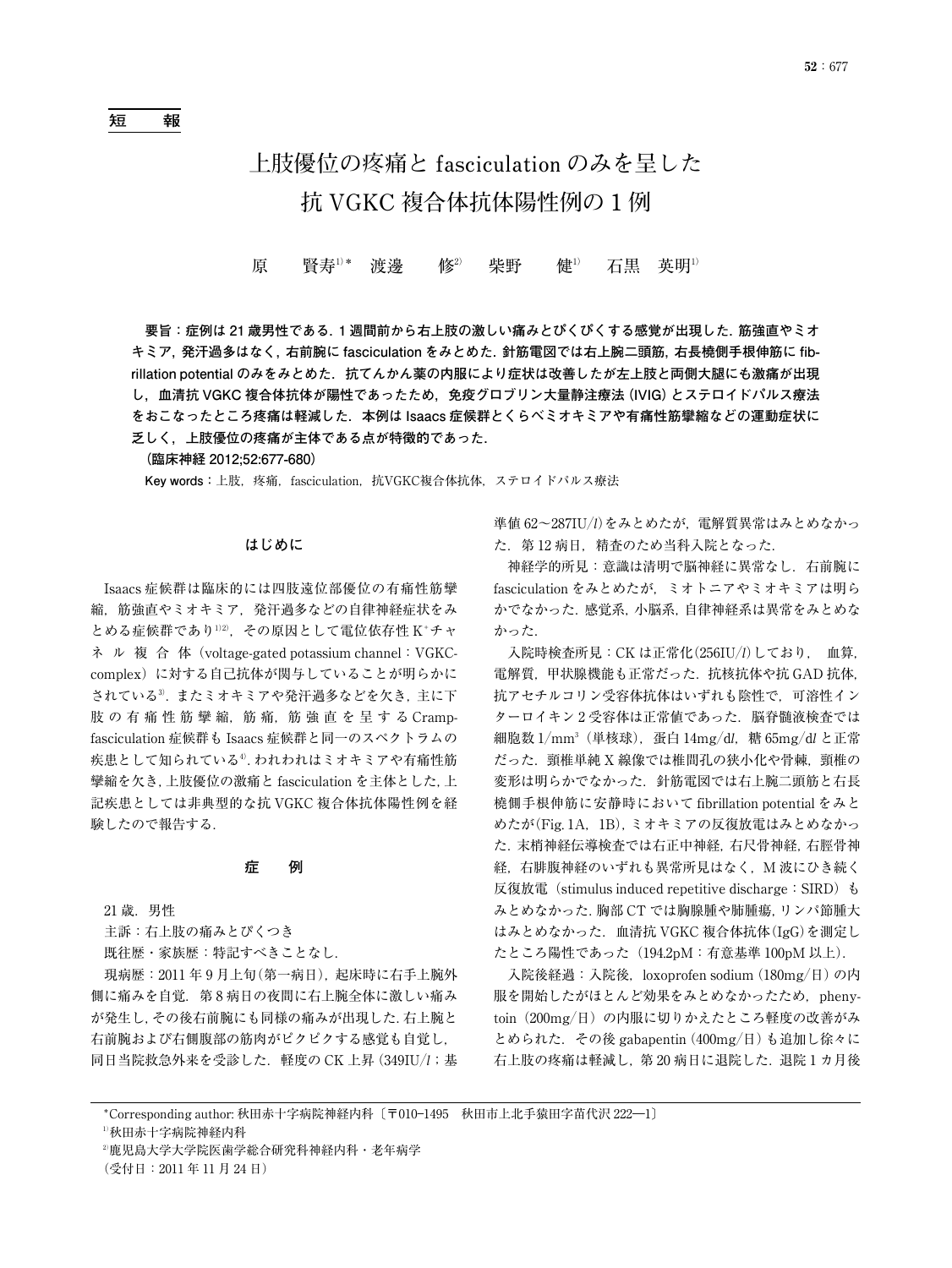

Fibrillation potentials were observed in the right biceps brachii muscle (A) and extensor carpi radialis longus muscle (B) at rest.

の時点では仕事中に右上肢を動かすばあいにときどき疼痛を 自覚するのみで,痛みの程度は Wong-Baker FACES Pain Rating Scale (WBS)にて4から1まで軽減した. しかし退院 3カ月後には右上腕外側の疼痛の増悪に加え(WBS 1→4), 左 上腕外側,両側大腿前面に激痛と左上腕,左前腕のぴくつきが 出現したため当科に再入院した.他覚的にはミオキミアや fasciculation はみとめず、針筋電図検査では両側の上腕二頭 筋,長橈側手根伸筋,第一背側骨間筋のいずれにおいても異常 放電は指摘できなかった.免疫グロブリン大量静注療法 (IVIG 400mg/kg/日×5 日間)をおこなったところ疼痛は一 時的に軽減したが(WBS 4→1),ふたたび疼痛が増悪したため (WBS 1→4),ステロイドパルス療法(methylprednisolone 1,000mg/日×3 日間)を追加したところ両側大腿の疼痛は消 失し(WBS 4→0), 両側上肢の疼痛も軽減した(WBS 4→1).

## **考 察**

本例の特徴として,1)自覚的には上肢優位の四肢の疼痛が 主体であること. 2)他覚的には有痛性筋攣縮, 筋強直, ミオ キミアを欠き fasciculation のみをみとめたこと,3)針筋電図

ではミオトニー放電やミオキミアの反復放電はなく、fibrillation potential のみをみとめたことなどが挙げられる. 本例が Isaacs 症候群の典型像とことなることは明らかと思われる が,Isaacs 症候群の亜型である Cramp-fasciculation 症候群と しても,本例の症状が上肢優位であること,他覚的に有痛性筋 攣縮,筋強直を欠き,さらに末梢神経伝導検査において M 波にひき続く反復放電(SIRD)もみとめない点などから典型 的とはいいがたい4). 本例の四肢の疼痛は近位筋優位であり, 当初高 CK 血症をともなっていた点からは筋痛であることが 推察されるが,他覚的には有痛性筋攣縮や筋強直をみとめず, 針筋電図にて末梢神経障害を示唆する所見をみとめた点など からは末梢神経由来の神経痛である可能性も考えられる.

疼痛や感覚障害は Isaacs 症候群の中核症状ではないが, 60 例の Isaacs 症候群を検討した海外の報告では 33%~39% に 異常感覚やしびれをともなうとされており、感覚神経の過剰 興奮症状と考えられている<sup>5)</sup>. また本邦の抗 VGKC 複合体抗 体陽性例のまとめでは,半数以上の症例で異常感覚や痛みを ともなっており,当初 complex regional pain syndrome と診 断された例(2例)もふくまれている2. これらの症例では経 過とともに運動症状が明らかとなり,針筋電図所見と抗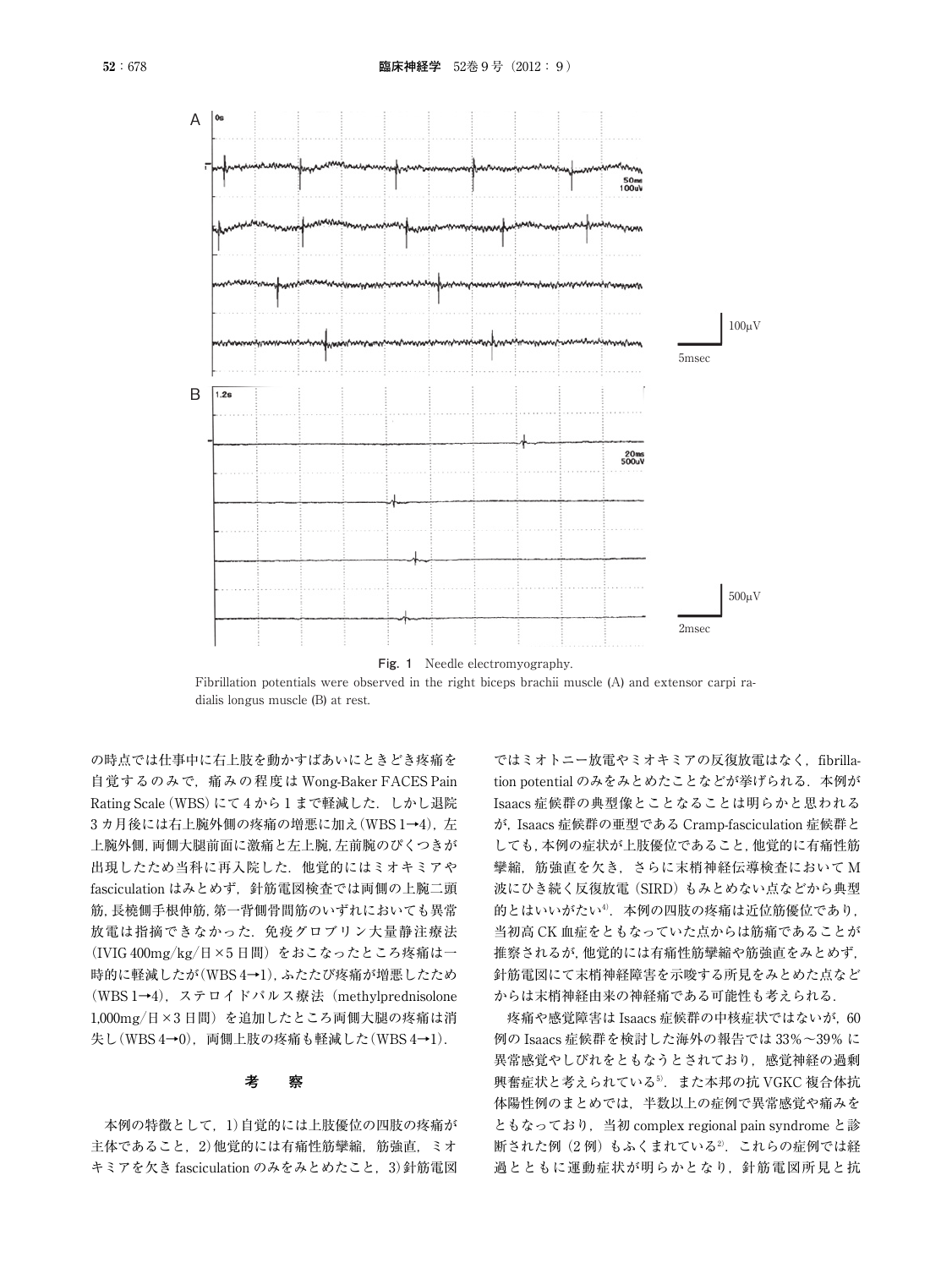VGKC 複合体抗体陽性から Isaacs 症候群と診断されている ため,本例も今後の経過に注意していく必要がある.また,本 例を敢えて Isaacs 症候群との関連で考えたばあいは,感覚障 害(疼痛)が前景となった表現型と考えることも可能かもしれ ない.なお傍腫瘍性ニューロミオトニアについては,検査所見 からは少なくとも胸腺腫,肺腫瘍,悪性リンパ腫の可能性は低 いと考えられた.

最近の研究では,抗 VGKC 複合体抗体関連神経疾患として は Isaacs 症候群や Cramp-fasciculation 症候群4)のほかに, Isaacs 症候群と同様の症状に幻覚,不眠などの精神症状をと もなう Morvan 症候群6), さらに中枢神経症状のみを呈する辺 縁系脳炎7)や一部の側頭葉てんかん8)もあり,抗 VGKC 複合体 抗体関連神経疾患は幅広い臨床スペクトラムを呈することが 明らかにされている.ただし,VGKC は全身の神経系に存在 しているにもかかわらず,なぜその表現型が多様であるかに ついては十分に解明されていない.最近抗 VGKC 複合体抗体 関連辺縁系脳炎の真の標的抗原が leucine-rich, gliomainactivated 1 (LGI1) であること<sup>9)10</sup>, さらに Morvan 症候群 や Isaacs 症候群の一部の標的抗原が contactin-associated protein-2 (Caspr-2) であることが報告され<sup>10</sup>, これらの標的 抗原の違いが多様な臨床病型を説明できる可能性が示唆され ている.本例における解析では LGI1 および Caspr-2 に対す る抗体はみとめられなかったが,軸索ガイダンスに関与する 新規抗原に対する抗体がみとめられた.この標的抗原の詳細 については現在検索中である.

本例は抗 VGKC 抗体複合体関連疾患の中で,感覚障害を主 体とした病態を示唆する貴重な症例と考えられ,今後,四肢の 激痛をみとめる例では,ミオキミアやミオトニアなどの運動 症状に乏しい例であっても抗 VGKC 抗体複合体関連疾患を 鑑別に入れる必要がある.

本報告の要旨は,第 89 回日本神経学会東北地方会で発表し,会 長推薦演題に選ばれた.

※本論文に関連し,開示すべき COI 状態にある企業,組織,団体 はいずれも有りません.

## **文 献**

- 1) Isaacs H. A syndrome of continuous muscle-fibre activity. J Neurol Neurosurg Psychiatry 1961;24:319-325.
- 2)有村公良, 渡邊 修. 免疫介在性ニューロミオトニア (Isaacs 症候群). Brain Nerve 2010;62:401-410.
- 3) Sinha S, Newsom-Davis J, Mills K, et al. Autoimmune aetiology for acquired neuromyotonia (Isaacs' syndrome). Lancet 1991;338:75-77.
- 4)Tahmoush AJ, Alonso RJ, Tahmoush GP, et al. Crampfasciculation syndrome: a treatable hyperexcitable peripheral nerve disorder. Neurology 1991;41:1021-1024.
- 5) Hart IK, Maddison P, Newsom-Davis J, et al. Phenotypic variants of autoimmune peripheral nerve hyperexcitability. Brain 2002;125:1887-1895.
- 6) Liguori R, Vincent A, Clover L, et al. Morvan's syndrome: peripheral and central nervous system and cardiac involvement with antibodies to voltage-gated potassium channels. Brain 2001;124:2417-2426.
- 7) Buckley C, Oger J, Clover L, et al. Potassium channel antibodies in two patients with reversible limbic encephalitis. Ann Neurol 2001;50:73-78.
- 8) Soeder BM, Gleissner U, Urbach H, et al. Causes, presentation and outcome of lesional adult onset mediotemporal lobe epilepsy. J Neurol Neurosurg Psychiatry 2009;80:894- 899.
- 9)Lai M, Huijbers MG, Lancaster E, et al. Investigation of LGI1 as the antigen in limbic encephalitis previously attributed to potassium channels: a case series. Lancet Neurol 2010;9:776-785.
- 10) Irani SR, Alexander S, Waters P, et al. Antibodies to Kv1 potassium channel-complex proteins leucine-rich, glioma inactivated 1 protein and contactin-associated protein-2 in limbic encephalitis, Morvan's syndrome and acquired neuromyotonia. Brain 2010;133:2734-2748.